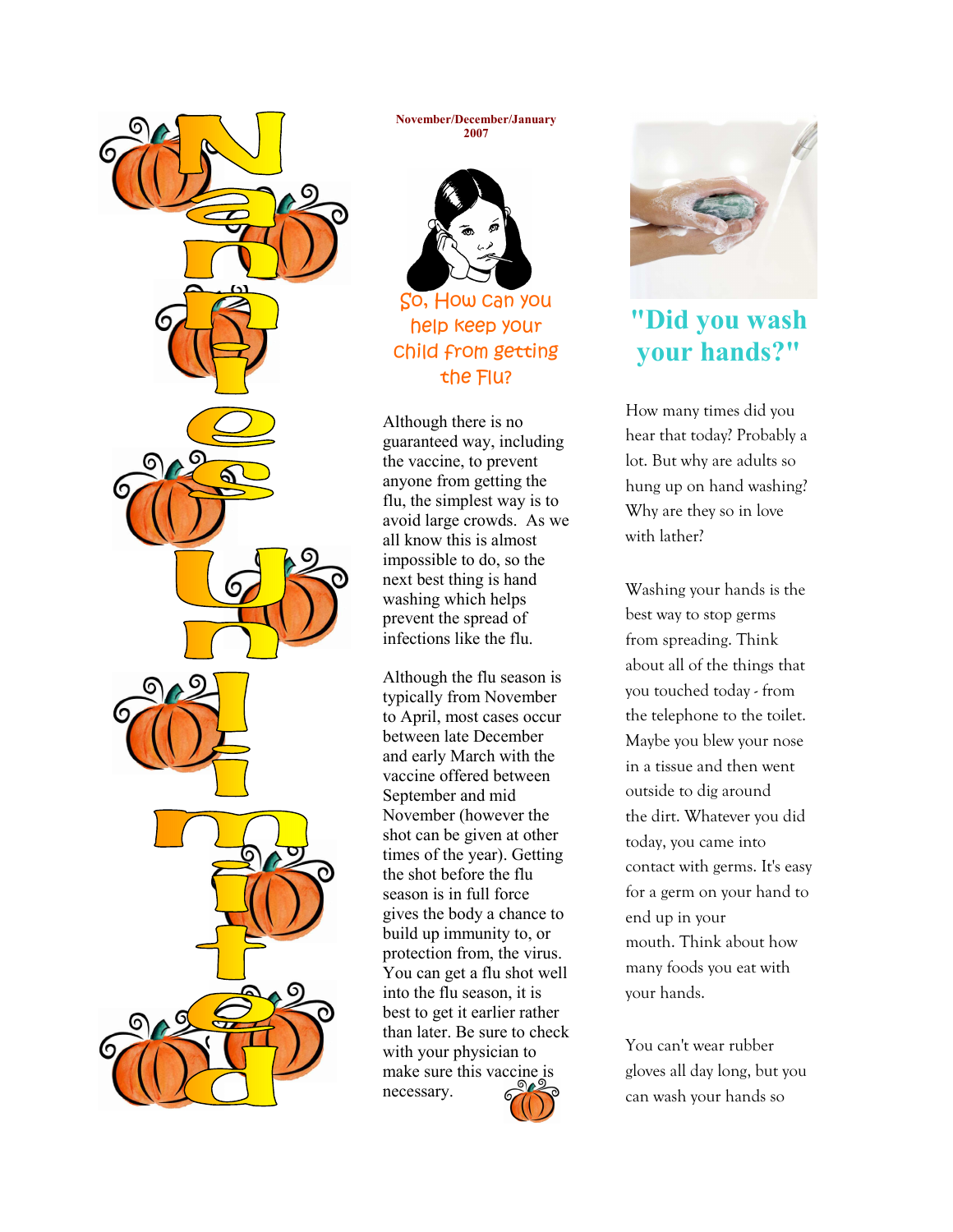those germs don't get a chance to make you or someone else sick. When germs go down the drain, they can't make anyone sick.

So when are the best times to wash your hands?

- refore eating or touching food (like if you're helping cook or bake, for example)
- after using the bathroom
- after blowing your nose or coughing
- after touching pets or other animals
- after playing outside
- after visiting a sick relative or friend

Now you have the when and the why of hand washing. But did you know that a lot of people don't know how to get their paws perfectly clean? The next time you're told to step up to the sink and scrub up, remember these handy hints:

> 1. Use warm water (not cold or hot)

when you wash your hands. 2. Use whatever soap you like. Some soaps come in cool shapes and colors or smell nice, but whatever kind that gets you scrubbing is the kind you should use. Antibacterial soaps are OK to use, but regular soap works fine.

- 3. Work up some lather on both sides of your hands, your wrists, and between your fingers. Don't forget to wash around your nails. This is one place germs like to hide. Wash for about 10 to 15 seconds - about how long it takes to sing "Happy Birthday." (Sing it quickly two times or just once if you go nice and slow.) 4. Rinse and dry well
- with a clean towel.





After months and months of dishevel and mess The Nannies have completed the new addition and remodeling of the existing building/Grounds. We appreciate everyone's patience during this process, but hope you enjoy the changes. With the new parking area, we just want to remind everyone that you should enter the east driveway and exit the west driveway. This will help potential accidents from occurring. Also, please remember to go slowly through the parking lot there are children walking to their cars, busses or vans during various times of the day. We do not want to have anyone hurt!

Gavin, MD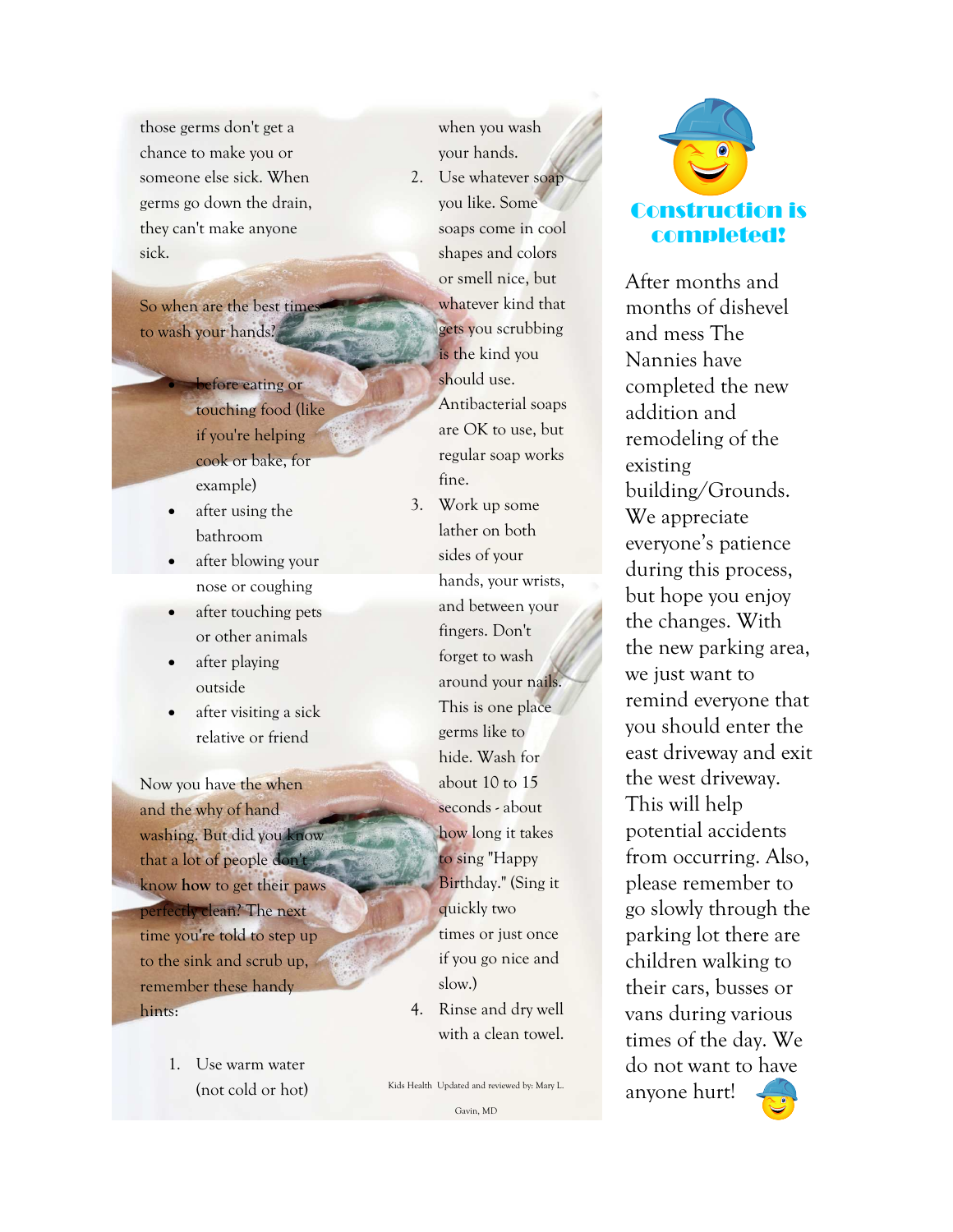

Halloween is so much fun because it's not like other nights of the year. Have fun and stay safe by following these tips:

#### See and Be Seen

After dark, kids aren't usually swarming the neighborhood. But on Halloween night, they are. That's why kids need to watch out for cars and other traffic. Be sure that your mask or costume doesn't cover your eyes or make it tough for you to see where you're going. You might think about wearing makeup instead of a mask. If you do wear a mask, make sure the eye holes are big enough that you can see. Kids also need to be seen on Halloween, so it's a good idea to wear or carry something that glows in the dark. You might choose a glowing necklace, a glow-in-thedark treat bag, or a flashlight. Your parents also can apply reflective tape to your costume.

#### Don't Trip!

You want your costume to look cool, but there's nothing cool about tripping and stumbling all Halloween night. Make your costume trip-proof

by: making sure it's not too long wearing shoes that fit avoiding swords, canes, and other props that can get in your way

#### Don't Go It Alone

It's best to trick-ortreat with family members or friends. And it's also a good idea to have a grownup with you. A cell phone can be another handy item to have along. That way, you can check in with a parent or call for help, if needed. Talk it over with your mom or dad when you're deciding where to trick-ortreat. Sticking close to home is great because then you'll know many of the people and you won't get lost in unfamiliar neighborhoods. And people who already know you just might throw an extra treat in your bag! When trick-or-treating, avoid going inside a stranger's home. Sometimes a person might invite you in for a treat, but you can just say that your mom or dad asked you not to go inside anyone's house. (Likewise, never go up to or into a stranger's car even if the person offers you a Halloween treat.) And if you're wondering about whether to go to a certain house, check if the porch light is on. If not, that's usually a sign that they aren't home or they don't want any trick-ortreaters.

#### Let's Talk Treats

Before you start eating the treats in your bag, you'll want to get a good look at them. When you get home, dump everything out and let your mom or dad see what you have. They can help you get rid of stuff you shouldn't eat. For instance, you don't want to eat anything that's loose or not in a wrapper. Anything unwrapped, including fresh fruit, should be thrown away. Without a wrapper, it's hard to tell if food is clean and safe to eat. Once you've looked over your treats, you'll probably wonder just how much you can eat. Well, it's best not to overdo it. If you don't eat too much on Halloween, you'll have leftovers to enjoy in the days and weeks to come. In other words, you can make Halloween a little sweeter by making it last a little longer!

# Halloween Jokes For Kids

Why don't angry witches ride their brooms? They're afraid of flying off the handle Who won the skeleton beauty contest? No body What do skeletons say before they begin dining? Bone appetit ! Where do baby ghosts go during the day? Dayscare centers

Who did Frankenstein take to the prom? His ghoul friend What's a monster's favorite play? Romeo and Ghouliet What do witches put on their hair? Scare spray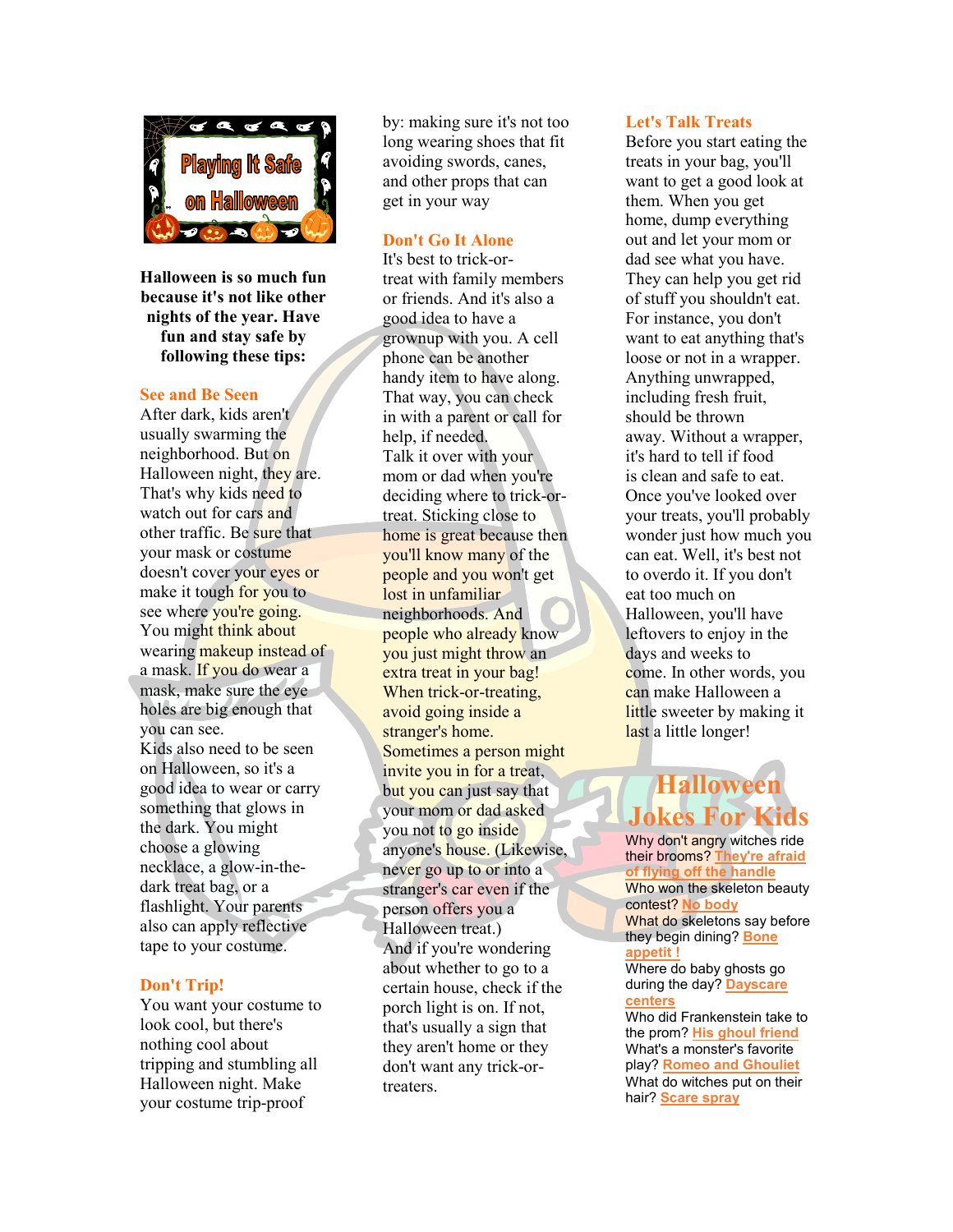

## Here turkey, turkey, turkey

Turkeys are able to adapt to a wide variety of habitats. However, most turkeys are found in hardwood forests with grassy areas.

The best time to see a turkey is on a warm clear day or in a light rain.

# They what?

Turkeys have heart attacks. When the Air Force was conducting test runs and breaking the sound barrier, fields of turkeys would drop dead.

Turkeys can drown if they look up when it is raining.

## Eat, sleep, gobble

Turkeys spend the night in trees. They fly to their roosts around sunset. Turkeys fly to the ground at first light and feed until midmorning. Feeding resumes in midafternoon. Gobbling starts before sunrise and can continue through most of the morning.

## Eyes in the backs of their heads?

A wild turkey has excellent vision and hearing. Their field of vision is about 270 degrees. This is the main reason they continue to elude some hunters. And they're fast, too! A spooked turkey can run at speeds up to 20 miles per hour. They can also burst into flight approaching speeds between 50-55 mph in a matter of seconds.



### Oreo Turkey Snack Ingredients:

- Oreo cookie
- Candy Corn
- Hershey Kiss
- OPTIONAL: Green

icing(or white with green food

coloring)

 • Red icing or small piece of red licorice Directions:

 1. Divide the Oreo into two pieces. (An adult can do this

 easily without breaking the cookies by using a sharp

knife.)

 2. Place four or five pieces of candy corn around the top

 of the Oreo cookie that has the icing.

 3. Place the flat part of the Kiss in the icing at the bottom of the Oreo.

 4. OPTIONAL: Add green icing to the other half of the

 Oreo so the Turkey will 'stand up'.

 5. OPTIONAL: Add a touch of red icing or a small string

 of red licorice to make the waddle.

 6. OPTIONAL: Eyes can be added using small pieces of icing or by 'stealing' a little bit of frosting with a toothpick.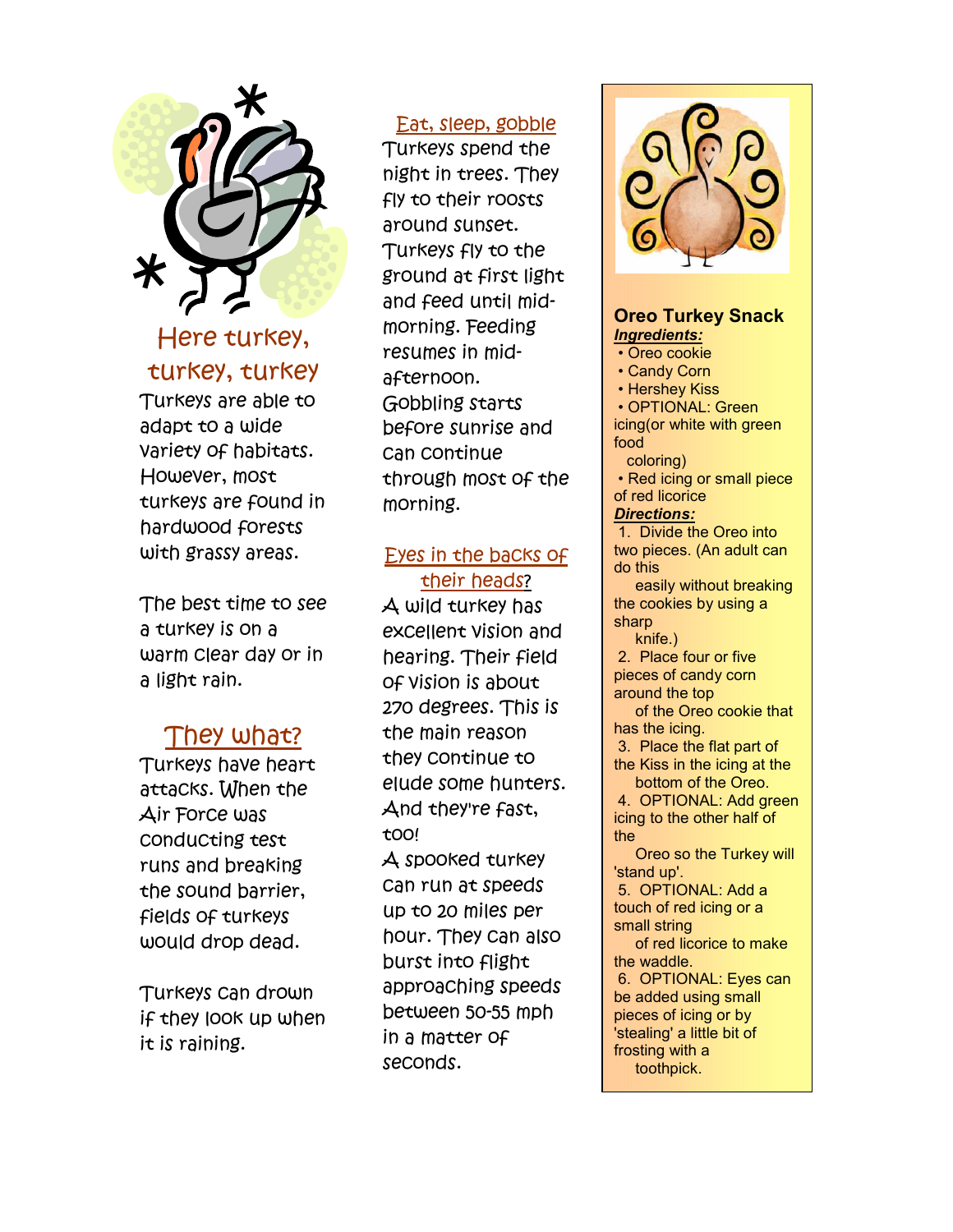

Wow, how this year has flown by! Christmas is rapidly approaching, with this in mind we will continue with our tradition here at The Nannies to replenish toys and supplies the teachers and children use throughout the year. If each child would bring one gift wrapped to the Center prior to Friday December 21, 2007 we will have one large party! Each child will open one gift and place it on the shelves of their "school" room to play with throughout the year. Santa comes for a visit during this time and the children have a great time!

The Nannies have put together a list of items that you may choose from, otherwise any item that you feel your child would enjoy playing with would be very much





Mark your calendars! The preschoolers (Ladybugs & Fireflies) will be performing their annual Christmas Program Thursday December 13, 2007  $at$   $4:00$   $m.$ Holiday Schedule: Holiday Thanksgiving/Day After. Thursday and Friday November 22 & 23, 2007 Monday December 24, 2007 Christmas Eve Closes early at 3:30 pm and

Tuesday December 25, 2007 Closed. Tuesday January 1, 2008 New Years Day Closed.

### POLICY REMINDERS

~When you see a "note" taped to your child's cubby please make sure you read and respond to those correspondence.

~We would also like to remind parents that you pay for your child by the week, not by the day. So if a holiday falls on the weekday you will pay for the entire week.

 $\sim$ If inclement weather necessitates closing of the Center, announcements will be made on the Center's answering service. We try and keep our doors open the best we can, however, if Southeast Polk Schools are closed it is a good indicator to call the Center. We are not necessarily closed when they are but it is a guideline for you to follow.

 $\sim$  Medications are given at the Center, however, proper labels will be required (by the physician or pharmacist if the medication is a prescription) or clearly marked on the bottle/container for non prescription medications, You cannot bring medication in syringes. Parents need to complete a medication form prior to the staff dispensing the medication. Thanks!